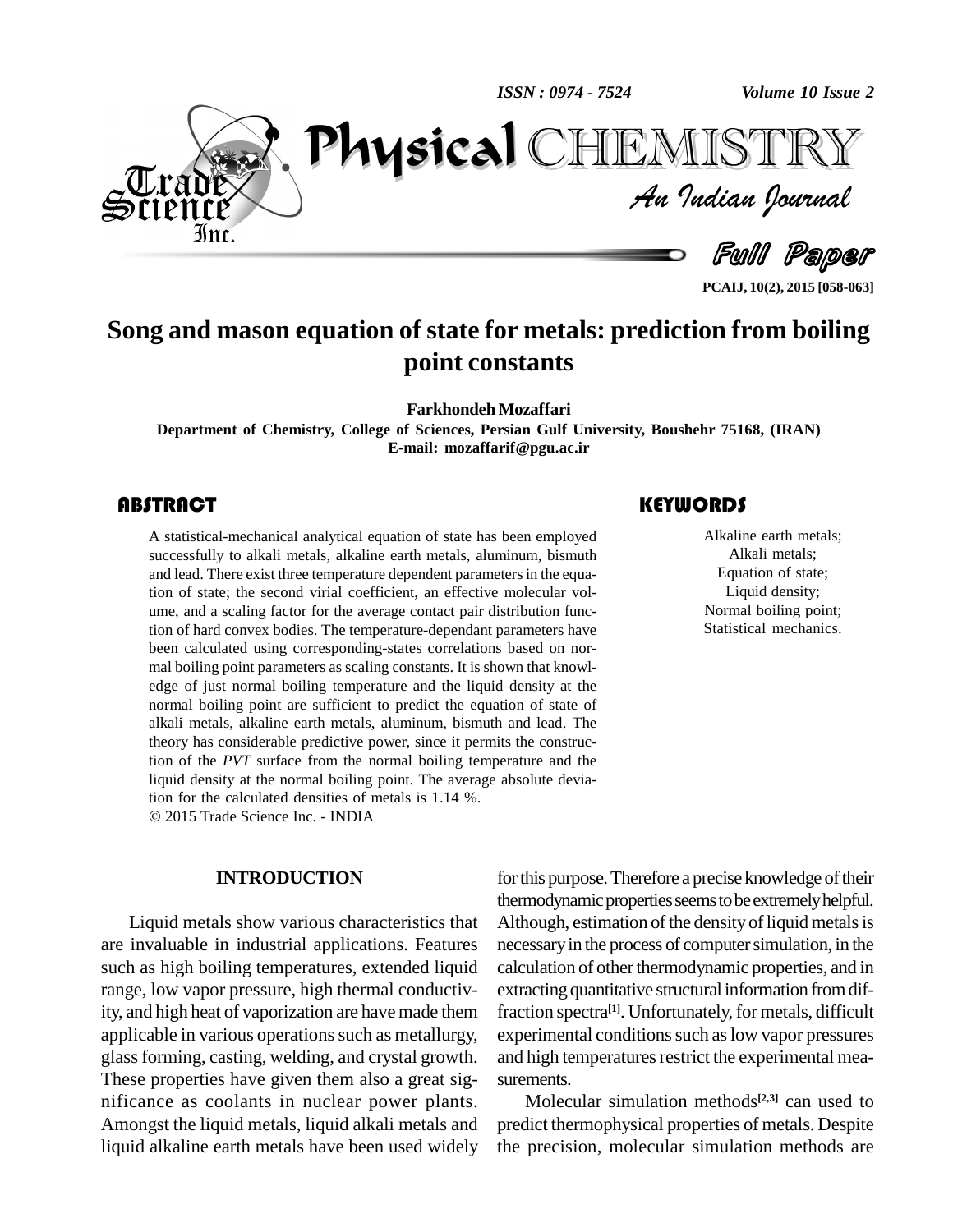computationallyexpensive and need accurate potential energy function for this purpose.

Accurate knowledge of the mechanical behavior of thermophysical studies. Among the proposed equations of state by different investigators, the analytical equaare a few.Although many attempts have been made to make progress in this field, the lack of a proper universal potential energy function still impresses many unsolved problems.

The conventional methods for the prediction of volumetric properties of fluids are based on the equation of state (EOS) and corresponding-states correlation meth-<br>ods<sup>[4,11]</sup> If in the first place, accurate input data are nonsphericity parameter  $\gamma$ , equal to unity for hard ods<sup>[4,11]</sup>. If, in the first place, accurate input data are nonsp available, the applicabilityof anEOS to a given system is reliable. In practice, the input data may not be available or it may not be possible to measure these data accurately for a given system. However, there are some equations of state which are precise enough over a wide range of temperatures and just need some easily available input parameters<sup>[12-14]</sup>. able input parameters<sup>[12-14]</sup>.

In this work, an analytical equation of state based on statistical mechanical perturbation theory proposed by Song and Mason<sup>[15]</sup> is of special interest. This equation with correlation procedure by Eslami<sup>[16]</sup> can be used  $\eta = \frac{b(1)}{1-c}$ with even lessinput information for alkali metals(Li throughCs), liquid alkaline earth metals(Mg through Ba), aluminum, bismuth and lead over a wide range of temperatures and pressures. In particular, knowledge of only two constant, the normal boiling temperature and the liquid density at the normal boiling point as scaling parameters is sufficient to predict the *PVT* properties of these metals over a wide range of temperatures and pressures.

#### **THEORETICALEQUATIONOFSTATE**

Song and Mason **[15]** proposed an analytical equation of state for convex-molecular fluids based on statistical-mechanical perturbation theory.The equation of state is of the form:

$$
\frac{P}{\rho kT} = 1 + B_2(T)\rho + \alpha(T)\rho[G(\eta) - 1] \tag{1}
$$

where  $P$  is the pressure,  $\rho$  is the molar (number) den-

fluids using equations of state is always worth in tion at contact for equivalent hard convex bodies,  $\eta$  is tions that have been established on a theoretical basis ing form for  $G(\eta)$ , which is shown to be accurate for sity,  $B_2(T)$  is the second virial coefficient,  $\alpha(T)$  is the contribution of the repulsive forces to the second virial coefficient,  $G(\eta)$  is the average pair distribution funccontribution of the repulsive forces to the second virial coefficient,  $G(\eta)$  is the average pair distribution functhe packing fraction, and  $kT$  is the thermal energy per one molecule. Song and Mason<sup>[15]</sup> adopted the followthe packing fraction, and  $kT$  is the thermal energy per<br>one molecule. Song and Mason<sup>[15]</sup> adopted the follow-<br>ing form for  $G(\eta)$ , which is shown to be accurate for hard convex bodies **[15,17]**.

$$
G(\eta) = \frac{1 - \gamma_1 \eta + \gamma_2 \eta^2}{(1 - \eta)^3}
$$
 (2)  
where  $\gamma_1$  and  $\gamma_2$  are chosen to reproduce the correct

where  $\gamma_1$  and  $\gamma_2$  are chosen to reproduce the correct<br>third and fourth virial coefficients. In practice  $\gamma_1$  and  $_2$  can be approximated in terms of a single third and fourth virial coefficients. In practice  $\gamma_1$  and  $\gamma_2$  can be approximated in terms of a single nonsphericity parameter  $\gamma$ , equal to unity for hard  $\gamma_2$  can be approximated in terms of nonsphericity parameter  $\gamma$ , equal to unispheres. The parameters  $\gamma_1$  and  $\gamma_2$  have b *<sup>2</sup>* have been defined nonsphericity paramet<br>spheres. The paramet<br>in terms of  $\gamma$  as<sup>[15]</sup>: in terms of  $\gamma$  as<sup>[15]</sup>:

$$
\gamma_1 = 3 - \frac{1 + 6\gamma + 3\gamma^2}{1 + 3\gamma} \tag{3}
$$

and

$$
\gamma_2 = 3 - \frac{2 + 2.64\gamma + 7\gamma^2}{1 + 3\gamma}
$$
\nThe packing fraction,  $\eta$ , is given by

$$
\eta = \frac{b(T)\rho}{1 + 3\gamma} \tag{5}
$$

where *b* is the van der Waals covolume and can be defined in terms of  $\alpha$  as<sup>[15]</sup>:

defined in terms of 
$$
\alpha
$$
 as<sup>[15]</sup>:  

$$
b(T) = \alpha(T) + T \frac{d\alpha(T)}{dT}
$$
(6)

Once the intermolecular potential energy function is known, the temperature-dependent parameters  $B_2(T)$ ,  $\alpha(T)$ , and  $\beta(T)$  can be found by three integrations, and is the best found by fitting available *P-V-T* data<sup>[15]</sup>.

*An*tive method to calculate the temperature-dependent *Indian*<br>Indianally, there<br>Indian point<br>*I*ISTRY<br>*Indian Iournal* Several procedures can be employed to determine the temperature-dependent parameters. Generally, one may perform the integral equations derived by Song and Mason **[18]** which require the pair potential energy function of physical systems. Since the pair potential energy isseldom accurately known for most physical systems of interest, we have to employ another alternaparameters. In these circumstances, fortunately, there are some correlation procedures have been developed in the literature via surface tension data<sup>[19-21]</sup>, boiling point

Physical CHEMISTRY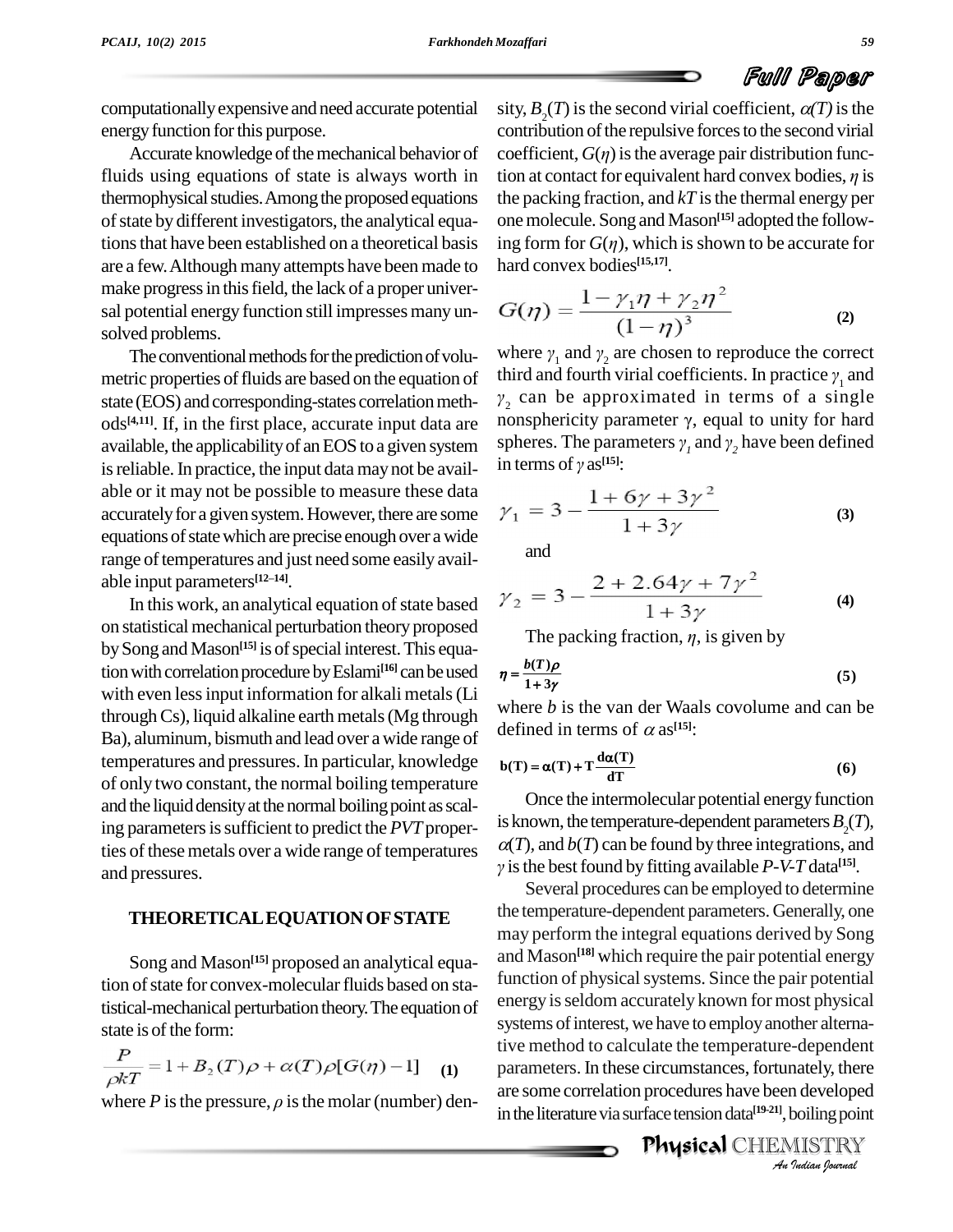constants<sup>[16,22]</sup> and critical point constants<sup>[23,24]</sup>. In this work, we aim to use the correlation based on the normal boiling point parameters, liquid density at the normal boiling point,  $\rho_{\rm nb}$ , and normal boiling temperature,  $T_{\text{nb}}$ , as two scaling parameters<sup>[16]</sup>:

$$
B_2^*(T) = 1.033 - 3.0069T^* - 10.588T^{*2} + 13.096T^{*3} - 9.8968T^{*4}
$$
 (7)  
With

$$
T^* = \frac{1}{T_{ab}}
$$
 (8)

 $B_2^*(T) = B_2(T)\rho_{ab}$  $(9)$ where,  $\rho_{\rm nb}$  and  $T_{\rm nb}$  represent the liquid density at the normal boiling point and the normal boiling temperature, respectively.

Song and Mason<sup>[18]</sup> indicated that the reduced temperature-dependant parameters,  $\alpha(T)$ , and  $\alpha(T)$ , are universal functions of the reduced temperature when reduced in terms of the Boyle parameters. Also they indicated that  $\alpha(T)$ , and  $b(T)$  are relatively insensitive to the detail of the potential energy function<sup>[18]</sup>. Therefore, they proposed two empirical formulas for reduced  $\alpha(T)$ , and  $\alpha(T)$  in terms of the reduced temperature.

We utilized the same empirical formulas proposed by Song and Mason<sup>[25]</sup> and rescaled the coefficients of the formulas to consider the effect of changing the scaling constants from the Boyle parameters to the temperature and the liquid density at the normal boiling points, i.e.

$$
\alpha(\mathbf{T})\rho_{\rm nb} = \mathbf{a}_1 \exp\left(-\mathbf{a}_3 \mathbf{T}^*\right) + \mathbf{a}_2 \left[1 - \exp\left(-\mathbf{a}_4 \mathbf{T}^{*1/4}\right)\right] \tag{10}
$$

$$
\mathbf{b}(\mathbf{T})\rho_{\mathbf{nb}} = \mathbf{a}_1(\mathbf{1} - \mathbf{a}_3\mathbf{T}^*)\mathbf{exp}(-\mathbf{a}_3\mathbf{T}^*)
$$

$$
1+a_2\left\{1-\left[1+1/4a_4(T^*)^{-1/4}\right] \exp[-a_4(T^*)^{-1/4}]\right\}
$$
 (11)

where  $a_{1}, a_{2}, a_{3}, a_{4}$  are 2.080017, 2.204481, 0.509251, 0.894258 respectively. Therefore known value of the boiling point parameters make permit to determine the temperature dependent parameters of the equation of state. The remaining problem is to find  $\gamma$  from PVT data. This adjustable parameter is determined by fitting the high density experimental PVT data. Once the value of the constant  $\gamma$  is determined, the entire volumetric behavior is established. The values of  $\gamma$  for each fluid are given in TABLE 1.

In this work we apply the equation of state, "equa- $\pi$  tion  $(1)$ ", with the temperature dependent parameters determined using the corresponding-states correlation based on temperature and liquid density at the normal boiling point as scaling constants, "equations  $(7)$ ,  $(10)$ and  $(11)$ ", to determine *PVT* properties of alkali metals, alkaline earth metals, aluminum, bismuth and lead over a wide range of temperatures and pressures.

#### **RESULTS AND DISCUSSION**

In this work, Song and Mason EOS was applied to some pure metals containing alkali metals, alkaline earth metals, aluminum, bismuth and lead. The normal boiling point parameters of metals are used as input data, to determine temperature-dependent parameters and the adjustable parameter was calculated by knowing experimental  $PVT$  data. Values obtained for  $\gamma$  as well as boiling point parameters for metals are listed in

| <b>Substance</b> | $T_{nb}(K)$ | $\rho_{\rm nb}$ (mol m <sup>-3</sup> ) | γ     |
|------------------|-------------|----------------------------------------|-------|
| Li               | 1615        | 57567.7                                | 1.011 |
| Na               | 1151.2      | 32334.3                                | 0.994 |
| $\bf K$          | 1032.3      | 16969.3                                | 0.998 |
| Rb               | 959         | 13733.1                                | 1.003 |
| $\mathbf{C}$ s   | 943         | 11067.5                                | 0.997 |
| Mg               | 1366.4      | 60480.0                                | 0.977 |
| Ca               | 1768.4      | 30620.0                                | 0.990 |
| Sr               | 1659.3      | 24780.0                                | 0.977 |
| Ba               | 2120        | 21920.0                                | 0.923 |
| A <sub>1</sub>   | 2330        | 73420                                  | 0.999 |
| Bi               | 1723        | 48090                                  | 0.950 |
| Pb               | 2017        | 43220                                  | 0.967 |

|  |  | <b>TABLE 1: Parameters used for metals</b> |  |  |  |
|--|--|--------------------------------------------|--|--|--|
|--|--|--------------------------------------------|--|--|--|

**Physical** CHEMISTRY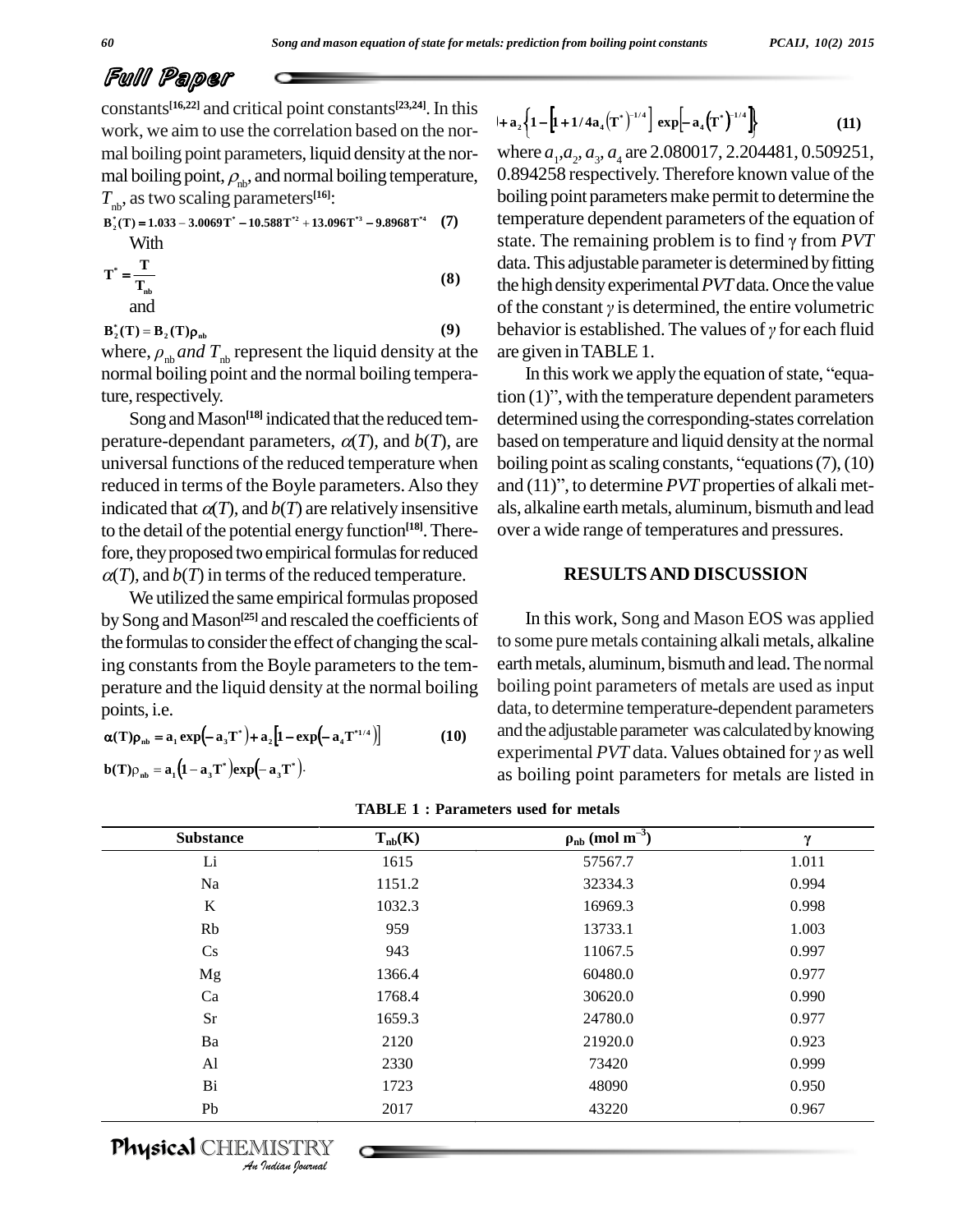TABLE 1. Actually the purpose of this work is to show how this equation of state can be applied with even less input information for metals. The obtained densities compared comprehensivelywith a large number of ex perimental liquid densities over a wide range of tem peratures and pressures, and the results are given in TABLE 2 along with theAAD (average absolute de viation). All of the results in this table are compared with experimental data<sup>[26,27]</sup>. As TABLE 2 shows; the The o agreement between the calculated and experimental data of these metals is very good. In general, the obtained mean of the deviations for all alkali metal and alkaline earth metals wasfound to be of the order of 0.63% and 2.07%, respectively.

tance to compare this EOS with other equations of state. In this respect, we have compared our results for alkali metalswith thoseobtained using M ehdipour et al. **[28]** and for alkaline earth metals with Eslami et al.<sup>[29]</sup>. The results of the calculations for all alkali metals and alkaline earth metals are gathered in TABLE 2. It is obvious that, our results are in favor of the preference of the Song and Mason EOS over ISM equation of state. The overall average absolute deviation that calculated by Mohdipour et al. **[28]** and Eslami et al. **[29]** are 1.16% and 2.36%, respectively. The values of calculated densities for alkali metals and alkaline earth metals and comparison of deviation of experimental data<sup>[26,27]</sup> with those obtained usingMehdipour et al. **[28]** andEslami et al. **[29]** for each data points are presented as TABLES SI1

It is a matter of considerable practical impor-

TABLE 2 : The calculated results for the liquid density of metals compared with experimental data<sup>[26,27]</sup> and the **results of the ISM equation of state [28,29]**

|                  |                            |                               | $\bf{AAD\%}$ <sup>a</sup> |                         |  |
|------------------|----------------------------|-------------------------------|---------------------------|-------------------------|--|
| <b>Substance</b> | Range of temperature $(K)$ | Range of pressure(bar)        | <b>Present work</b>       | Ref. <sup>[19,24]</sup> |  |
| Li               | 850-2000                   | $3.72\times10^{5} - 8.64$     | 0.67                      | 1.8                     |  |
| Na               | 550-1450                   | $8.88 \times 10^{-6} - 3.38$  | 0.45                      | 1.5                     |  |
| K                | 450-1400                   | $3.21 \times 10^{-6} - 12.44$ | 0.70                      | 1.0                     |  |
| Rb               | 400-1300                   | $1.69\times10^{-6}$ -11.43    | 0.72                      | 0.99                    |  |
| Cs               | 400-1200                   | $3.83\times10^{6} - 6.79$     | 0.62                      | 0.49                    |  |
| Mg               | 923-1900                   | $3.59\times10^{-3}$ -21.77    | 2.4                       | 3.14                    |  |
| Ca               | 1114-2000                  | $2.06\times10^{3}$ -3.32      | 0.86                      | 1.54                    |  |
| <b>Sr</b>        | 1041-1900                  | $2.5 \times 10^{-3} - 2.38$   | 2.94                      | 3.18                    |  |
| Ba               | 1000-2000                  | $7.06\times10^{5} - 0.62$     | 2.08                      | 1.59                    |  |



Figure 1 : Deviation plot from experimental data<sup>[30,31]</sup> for calculated liquid densities by this equation of state as a **function of temperature for Al, Bi, Pb**

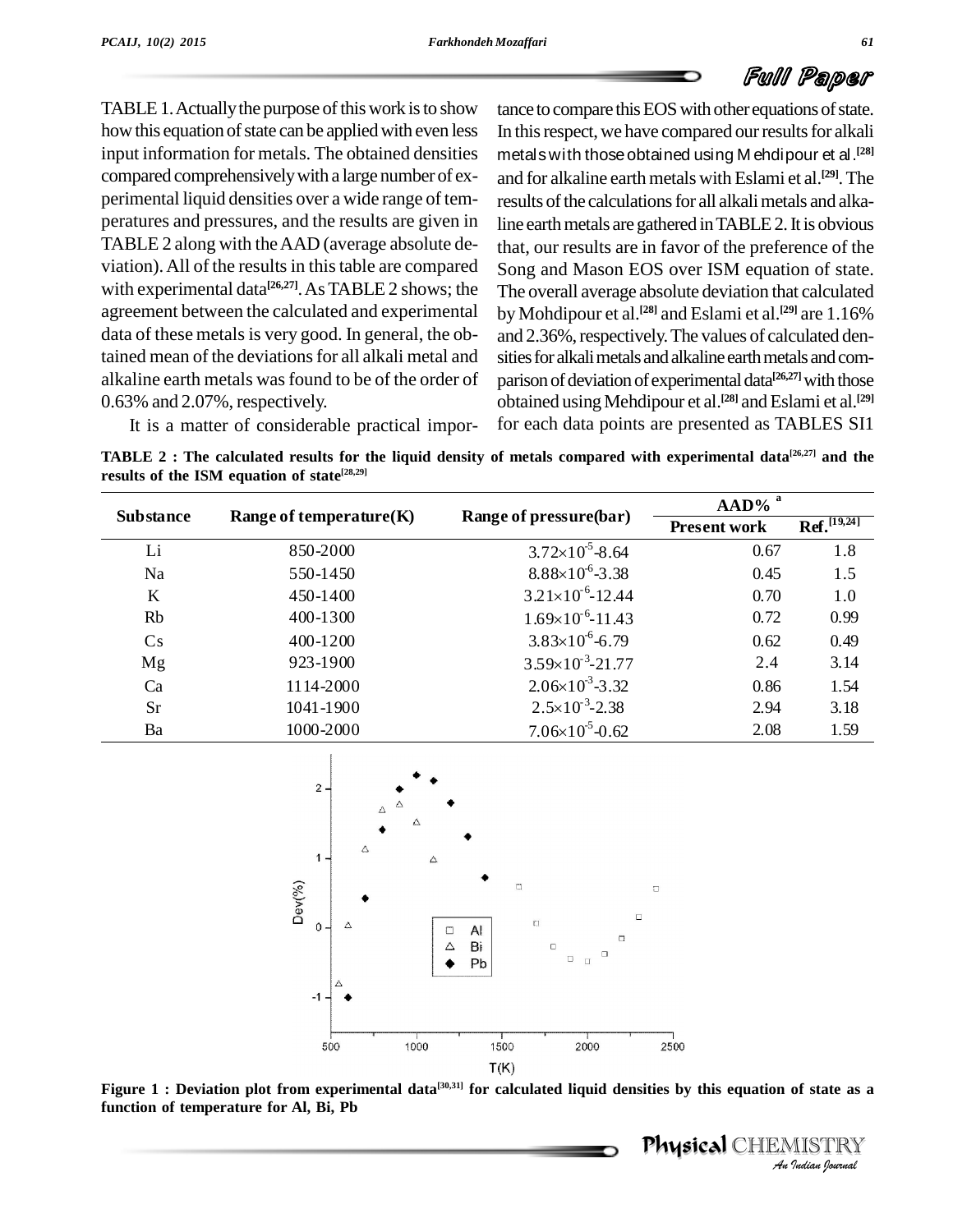

Figure 2 : Deviation plot from experimental data<sup>[26]</sup> for calculated vapor densities at P=1bar by this equation of **state as a function of temperature for K, Rb, Cs**

and SI2of the supplementary information.

Also, we performed the calculation of molar vol ume ofAl, Bi, Pb, at different temperature and pres sure and the results are compared with experimental data<sup>[30,31]</sup> in Figure 1. As Figure 1 shows, the calculated equation results agreed truly with the experiment.

Although, this equation of state is applied for vapor density K, Rb and Cs at different temperature and P=1bar and the results are compared with experimental data<sup>[26]</sup> in Figure 2. As Figure 2 shows, the results expe are satisfactory.

Comparison of our calculated densities in TABLES 2, Figures 1 and 2 with experiment<sup>[26,27]</sup> show that the rubiding present equation of state can well reproduce the density of alkali metals, alkaline earth metals, aluminum, bismuth and lead over a wide range of temperatures and pressures. We showed that for calculating the second virial coefficients,  $\alpha(T)$  and  $\delta(T)$ , there is no need to know an accurate potential energy function or to know the values of the critical constants. It can be calculated using simple scaling constants, which are readily available.

## **CONCLUSIONS**

*ICLUSIONS*<br>*Indian* EOS to<br>*IISTRY*<br>*Indian Ipurnal* In the present work, we have successfully ap plied the Song and Mason EOS to metals. The cal-

Physical CHEMISTRY

culated results agreed well with the experiment, the obtained mean of the deviationsfor all alkali metals and alkaline earth metals were found to be of the order of 0.63% and 2.07% respectively. The present equation of state was further assessed through comparisons with Mehdipour et al. **[28]**and Eslami et al. **[29]**. Also, we performed the calculation of density of Al, Bi, Pb using Song and Mason EOS. The calculated results of aforementioned metals are compared with experimental data<sup>[30,31]</sup>. The overall average absolute deviation of this EOS is 0.98%. This equation was applied to calculate vapor density of potassium, rubidium and cesium. The obtained mean of deviation for vapor densities were 0.87%.

#### **ACKNOWLEDGEMENT**

I thank the research Committee of Persian Gulf University.

Supplementary Information

Supplementary information associated with this article can be found, in the online version, at doi:.

#### **REFERENCES**

**[1]** L.Wang, Q.Wang, A.Xian, K.Lu; J.Phys.: Condens.Matter, **15**, 777 **(2003)**.